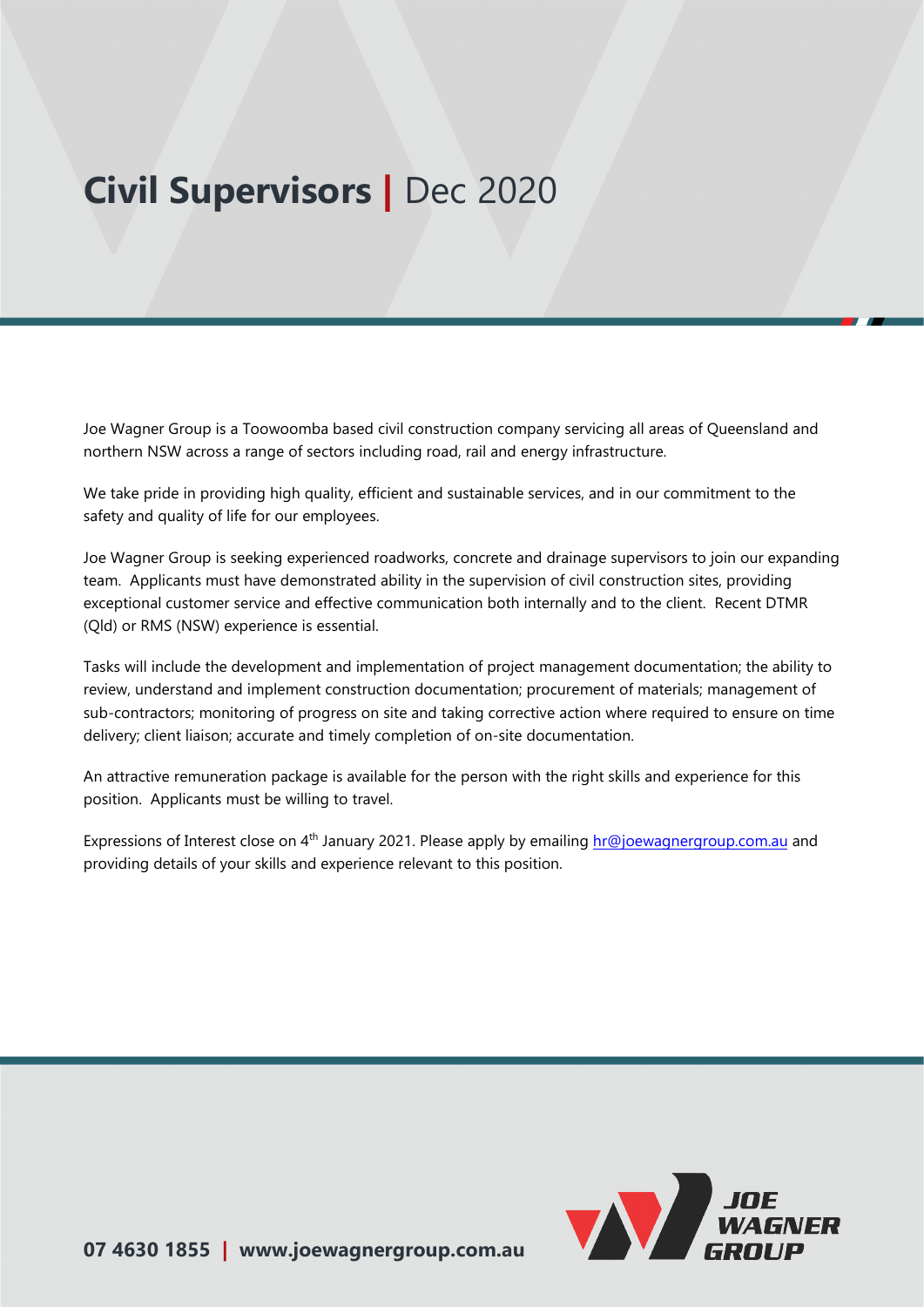## **About us**

#### What we do

Joe Wagner Group provides plant hire and civil construction services across a range of industries including: infrastructure, energy, government, mining, commercial and residential projects.

We service all areas of Queensland from our base on the Darling Downs and travel interstate as required.

Our aim is to provide sustainable construction solutions.

#### Our History

Joe Wagner Earthmoving was established in 1985 to provide earthmoving plant hire for Toowoomba and the Darling Downs. Today Joe's sons, Nick and Jim, have become the Directors, joining long term employees and young trainees in delivering professional construction solutions with small business service.

#### Our Values

We take great pride in the company's reputation as an industry leader in its field. The business continues to adopt the latest plant and machinery technology and strives for continual improvement as a professional organisation. Joe Wagner Group has 4 Core Values:

- 1. We enjoy what we do
- 2. We do the right thing by everyone
- 3. We think outside the square
- 4. We inspire

Through imbedding these Values in our business, we ensure that:

- Our high quality, efficient service assists our clients to run their own sustainable businesses.
- We recognise the value of our employees and their families and are committed to their safety, quality of life and training.
- Our work is conducted to the highest environmental standards so that our descendants can enjoy our beautiful country as much as we do today.

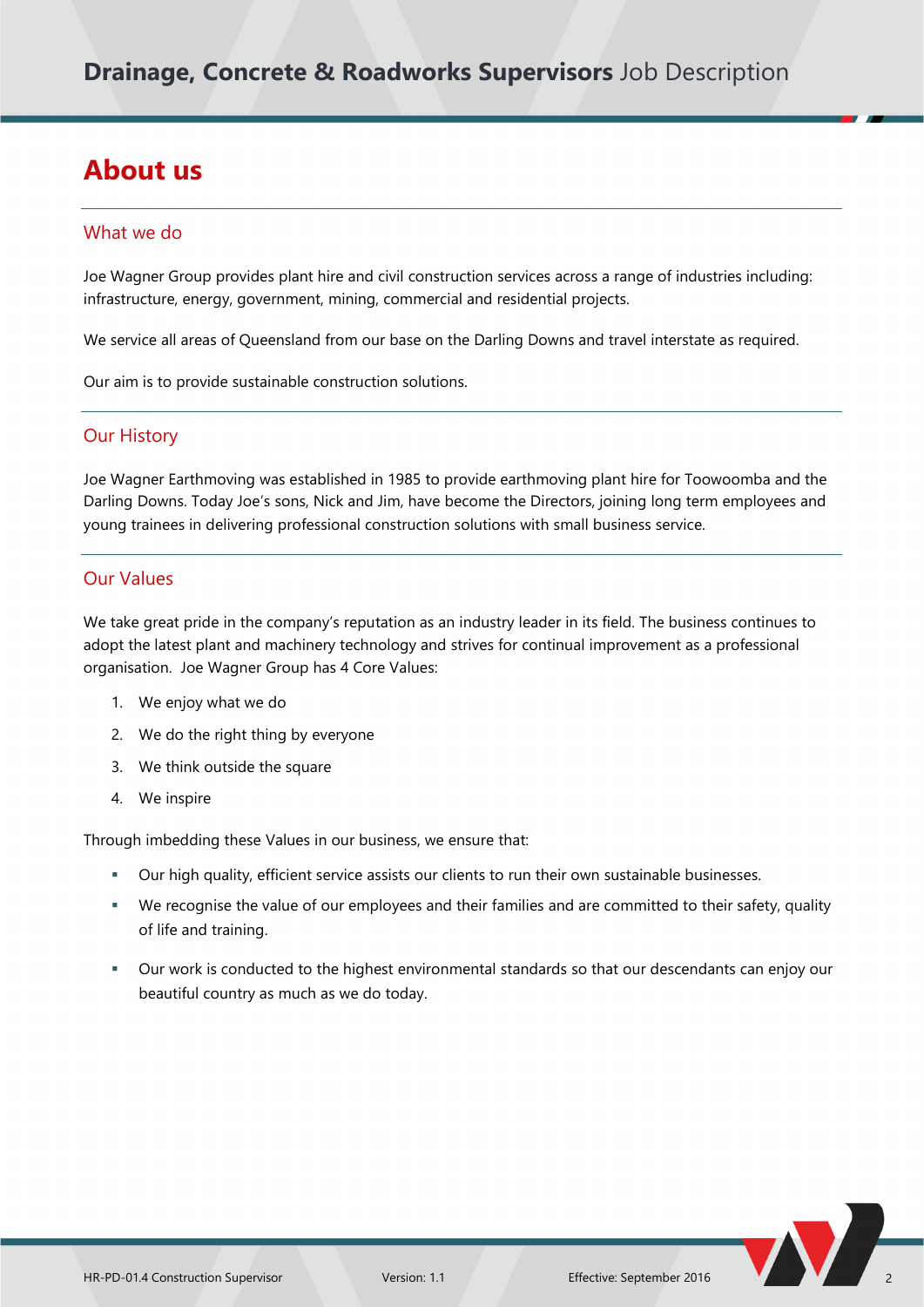## **Your Position**

Listed below are the key responsibilities for your position. These are broken down into tasks and as part of your induction and ongoing feedback with us; we will set the expectations around your performance.

| <b>Reports to:</b> |  |  |  |  |
|--------------------|--|--|--|--|
|                    |  |  |  |  |

**Incumbent:** 

#### **Purpose of the position:**

The purpose of this position is to provide guidance and supervision to all persons on Joe Wagner Group construction sites. It will also be responsible for elements of the quoting and estimating process for customer jobs. On site, this person will be involved in providing exceptional service and communication with the customer and where needed, acting as the communication link between the customer and the Directors. Where necessary this role will be hands on in operating the plant and equipment of the Company

| <b>Responsibility:</b> | <b>Tasks:</b>                                                                                                                                                                                                                                                                                                                         |
|------------------------|---------------------------------------------------------------------------------------------------------------------------------------------------------------------------------------------------------------------------------------------------------------------------------------------------------------------------------------|
| Project Supervision    | Lead the development and implementation of project management<br>×.<br>documentation. Such documentation is included but not limited to:<br>Construction Management Plans, Traffic Management Plans, Safe Work<br>Method Statements, Project Risk Assessments, Emergency Evacuation<br>Procedures, Variation Registers, Site Diaries. |
|                        | Review, understand and implement construction documentation. Such<br>×<br>documents may include but are not limited to: Drawings, Specifications<br>and Geotechnical Reports.                                                                                                                                                         |
|                        | Directly supervise all aspects of works on site. Take responsibility as the<br>u.<br>person with management or control of the workplace as described in<br>the WHS Regulation and as the site representative of the person<br>conducting a business or undertaking.                                                                   |
|                        | Management of subcontractors on site.<br>u,                                                                                                                                                                                                                                                                                           |
|                        | Lead work scheduling and resource planning. Timely liaison with the<br>×<br>Directors to ensure that appropriate resources are made available<br>(either in-house or procured externally) to conduct the works in<br>accordance with the appropriate standards (including safety, efficiency,<br>quality and others).                 |
|                        | Procurement of suppliers and subcontractors.<br>×.                                                                                                                                                                                                                                                                                    |
|                        | Conduct tasks as required to construct the works and within your area<br>×.<br>of competence. Such tasks may include: operation of plant, concreting,<br>labouring and others.                                                                                                                                                        |
|                        | Conduct troubleshooting on-site as needed including: organising<br>L,<br>repairs and maintenance to plant and equipment as needed; identifying<br>and addressing non-conformances or incidents as required.                                                                                                                           |
|                        |                                                                                                                                                                                                                                                                                                                                       |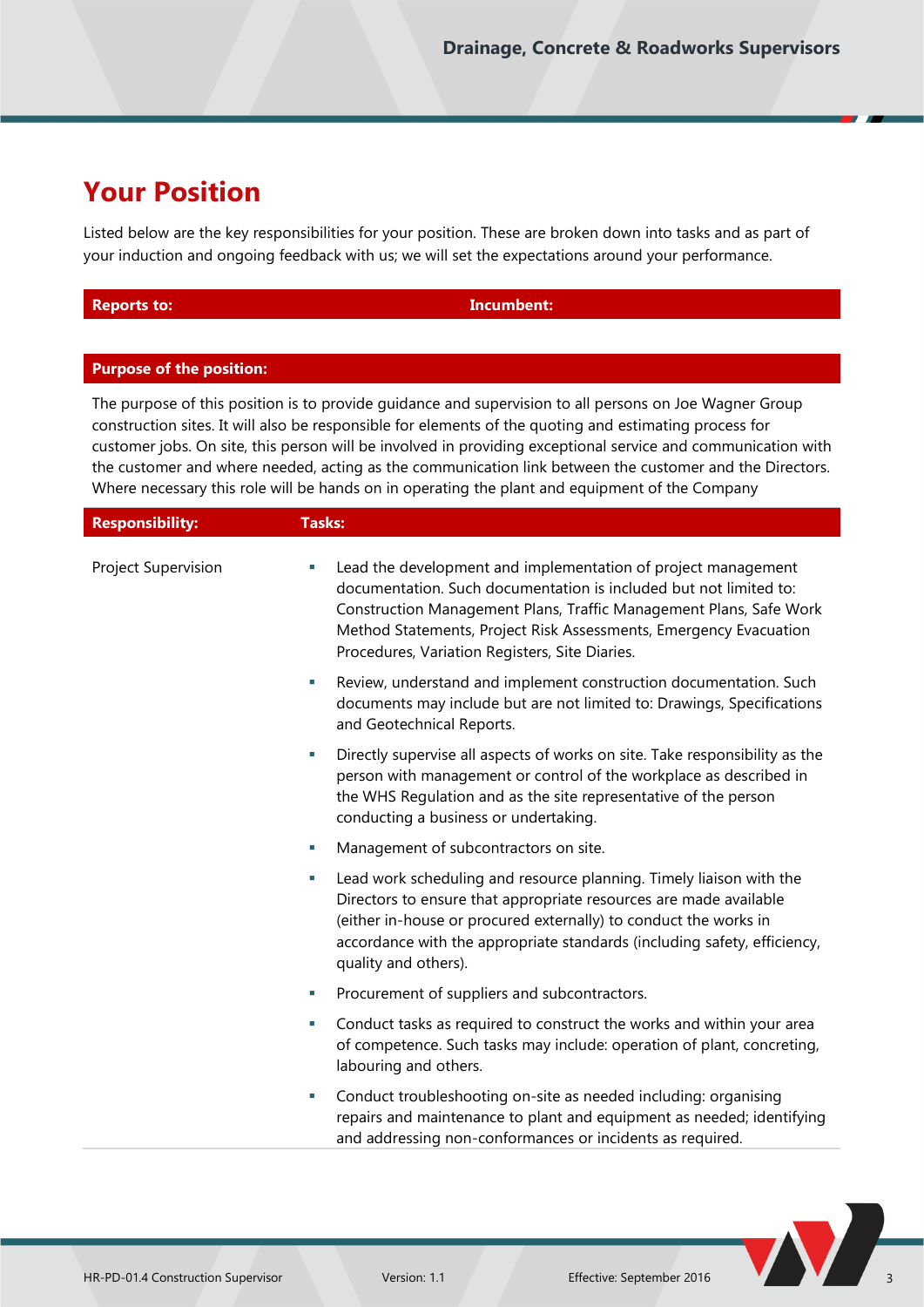| Constantly monitor schedule of works and time frames for tasks to |
|-------------------------------------------------------------------|
| ensure work is completed within time frames and budgets           |

- Effectively communicate tasks and parameters to plant operators, labourers, tradespeople, subcontractors and others to including expected completion time frames
- Identify contingency plans if a job not going to schedule and make necessary arrangements as early as possible
- Coordinate with Client representatives as required to ensure quality, safety and commercial information is exchanged appropriately and in a timely manner e.g. Engineers for inspections, sub-contractors, clients and client's sub-contractors
- Ensure accurate site set out (check surveyor pegs and heights, accuracy of job scope etc) at all times
- Make effective and efficient decisions on wet days and working conditions as required
- Monitor attendance and performance of Joe Wagner Group staff and Subcontractors contracted by Joe Wagner Group
- Deal with poor/under performance as required on-site
- Answer any staff and contractor questions on site
- Check on work of other subcontractors to ensure appropriate quality standard
- Advise Directors immediately of any incidents or changes to work which will impact on the scope, timeframe or budget of the job
- Ensure that all hazards on site are managed with respect to workers, client representatives, members of the public or other people who may attend the site or be impacted by the works.

- Quotes/Estimation Review project documentation. Such documents may include but are not limited to: Drawings, Specifications and Geotechnical Reports.
	- Participate in site visits when required to understand the scope of work, take photos and liaise with the potential client(s).
	- Research and contact potential suppliers, tradespeople and subcontractors to obtain estimates
	- Calculate cost estimates for Joe Wagner Group plant and staff based on expected hours, tonnage, materials etc
	- Enter all information into computer system for future reference
	- Complete quotes for clients for Directors to check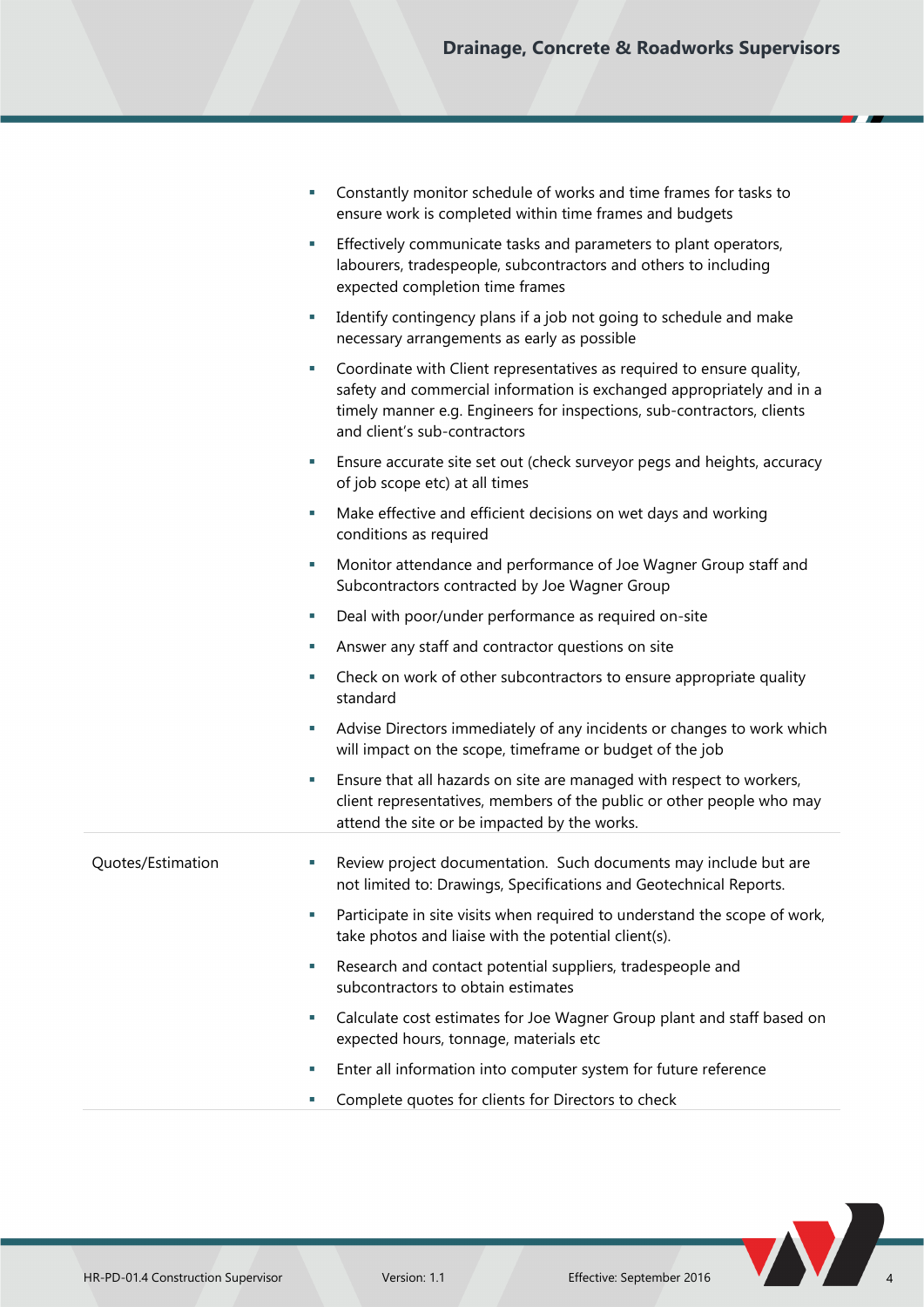| Administration                                        | Complete Daily Docket book for each client site<br>L.                                                                                                                                            |
|-------------------------------------------------------|--------------------------------------------------------------------------------------------------------------------------------------------------------------------------------------------------|
|                                                       | Maintain site diary including allocating staff times, recording daily notes,<br>L.<br>incident records etc                                                                                       |
|                                                       | Review Daily Dockets from Joe Wagner Group staff to ensure accuracy<br>u,                                                                                                                        |
|                                                       | Adhere to job brief and fill out necessary details<br>u,                                                                                                                                         |
|                                                       | Complete any paperwork required by client site<br>×,                                                                                                                                             |
|                                                       | Complete Plant Prestart Inspection Checklist and Defect Report if<br>L.<br>operating machines                                                                                                    |
| Customer Service &<br>Relationship                    | Liaise regularly with client representative on-site to update on progress<br>u,<br>of jobs                                                                                                       |
|                                                       | Inform clients of an delays, issues and/or change of plans as necessary<br>×                                                                                                                     |
|                                                       | Communicate variances and related costs to client as instructed by a<br>×,<br>Director                                                                                                           |
|                                                       | Be prepared and up-to-date on job progress to be able to update client<br>×<br>upon request                                                                                                      |
|                                                       | Demonstrate at all times an understanding of the need for quality and<br>L.<br>timeliness in service to create satisfied customers                                                               |
|                                                       | Provide information to the Directors as required in response to any<br>u,<br>customer complaints/queries/issues                                                                                  |
|                                                       | Maintain rapport with customers by examining complaints; identifying<br>L.<br>solutions; suggesting improved methods and techniques within the<br>scope of your knowledge and skills             |
| Training                                              | Attend appropriate development and skills training opportunities as<br>u,<br>directed                                                                                                            |
|                                                       | Demonstrate commitment to your own professional skills and<br>×,<br>knowledge                                                                                                                    |
|                                                       | Understand your area of competence and advise of any training<br>requirements that you believe may be relevant to your work. E.g.<br>Training in the operation of a new type of machine or tool. |
| Quality, Environment and<br>Workplace Health & Safety | Comply with and implement the Joe Wagner Group Integrated<br>L.<br>Management System. Specific aspects of the system include but are not<br>limited to:                                          |
|                                                       | Lead the development of and review of Safe Work Method<br>Statements (SWMS) and adhere to the controls identified.                                                                               |
|                                                       | Identify, safety use, maintain and replace as necessary any personal<br>$\bullet$<br>protective equipment (PPE) required for any task.                                                           |
|                                                       | Review Safety Data Sheets (SDS) and complete associated risk<br>$\bullet$<br>assessments for any hazardous or other substances prior to using<br>them.                                           |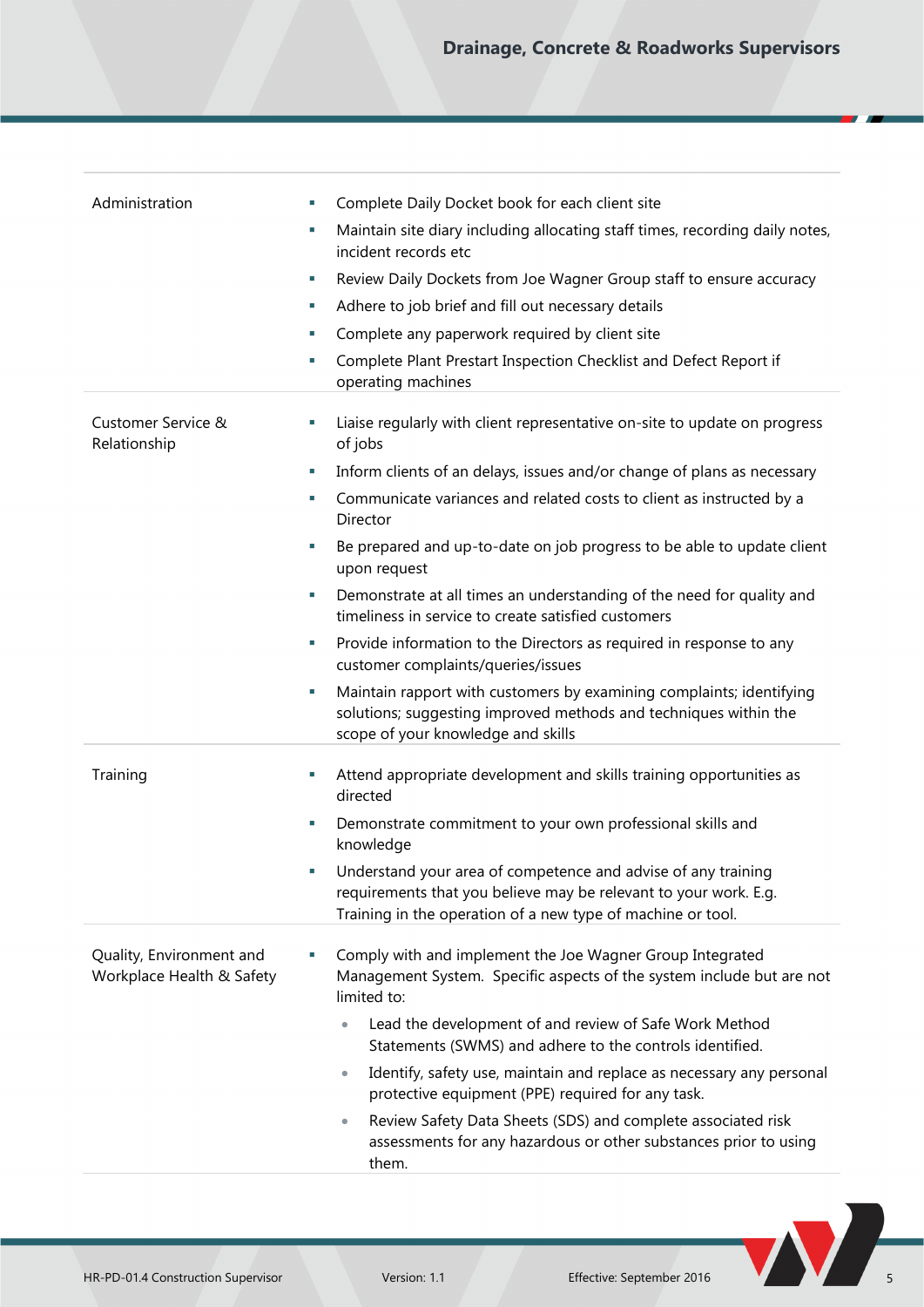| Report all incidents or near misses to the Directors and follow |
|-----------------------------------------------------------------|
| relevant site reporting procedures. Complete Plant Prestart     |
| Inspection Checklist and Defect Report if on machines           |

- Ensure plant operators are verified as competent
- Ensure appropriate sign off is obtained at hold points complete all relevant documentation and reporting relating to quality control as required
- Ensure job progressed in accordance with Quality Assurance documents and ITP's occur when needed
- In cooperation with the Directors, proactively identify and implement best practice and high quality processes and systems
- Comply with all relevant legislation, regulations, codes of practice, standards, company policies, procedures, instructions relevant to your work.
	- Take all reasonable steps to reduce the risk of any hazard and to control/minimize the hazard to yourself and others
	- Advise client management on whether continued operation of equipment could be hazardous
	- Monitor safety on-site including use of appropriate PPE
	- Monitor and report any WHS issues to a Director
	- Participate in all relevant consultation, training, etc.
	- Participate in Rehabilitation and Return to Work Plan/Suitable Duties or EAP programs where relevant
- Inform the Directors of any relevant information/changes including:
	- when you are under the influence or taking any form of drug/medication/alcohol
	- any changes to your health and wellbeing that may influence your work ability
	- any changes to your emergency medical information
	- any changes to your drivers'/other licences
- Attend and/or deliver Toolbox talks, site inductions and pre-starts as required
- Liaise with client's representative on site for any safety issues
- Manager responsibilities in respect to Quality, Environment and Workplace Health & Safety The promotion of safety among others, including (but not limited to): • the effective use of the Joe Wagner Group Integrated Management System a role model in your approach to encouraging other staff to adopt and improve their personal safely consciousness lead by example and build trust by doing what you say
	- have a visible presence in the work area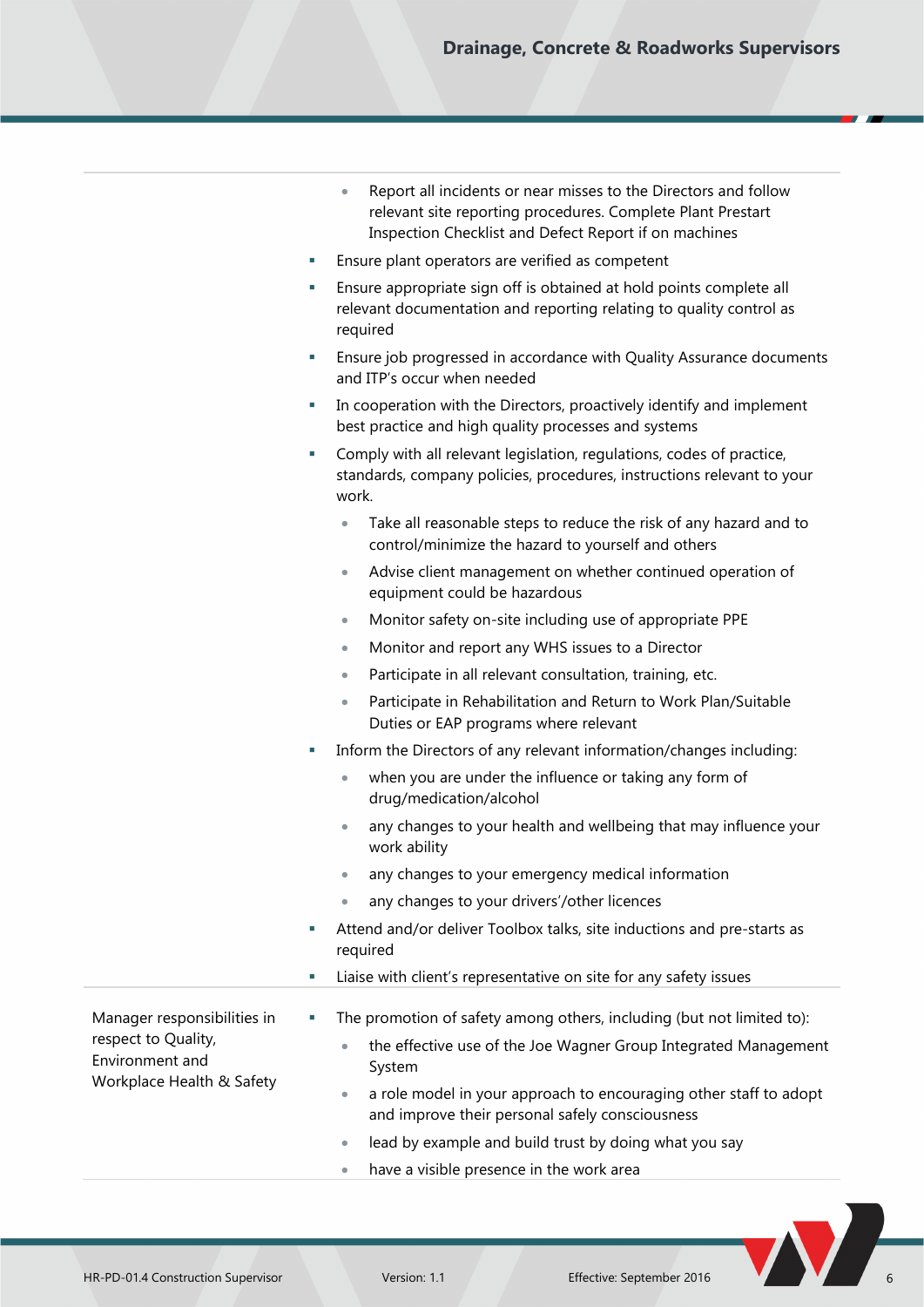|                                              | encourage reporting of all damage to plant and equipment,<br>arrange repairs and analyse and deal with underlying causes<br>appropriately                                               |
|----------------------------------------------|-----------------------------------------------------------------------------------------------------------------------------------------------------------------------------------------|
|                                              | Ensure that visiting Contractors are engaged in accordance with the Joe<br>and the<br>Wagner Group Integrated Management System and are involved in the<br>appropriate safety induction |
|                                              | Continually assist in the reduction of the environmental impacts of our<br>operations                                                                                                   |
| Plant Operation and<br><b>General Duties</b> | As needed, operate Joe Wagner Group plant in line with your<br>competency and licenses.                                                                                                 |
|                                              | Do any other trade and general on-site duties as required in line with a<br>a.<br>Plant Operator, Tradesperson or Labourer position including any manual<br>tasks required.             |
|                                              |                                                                                                                                                                                         |

Any other duties as directed by management from time to time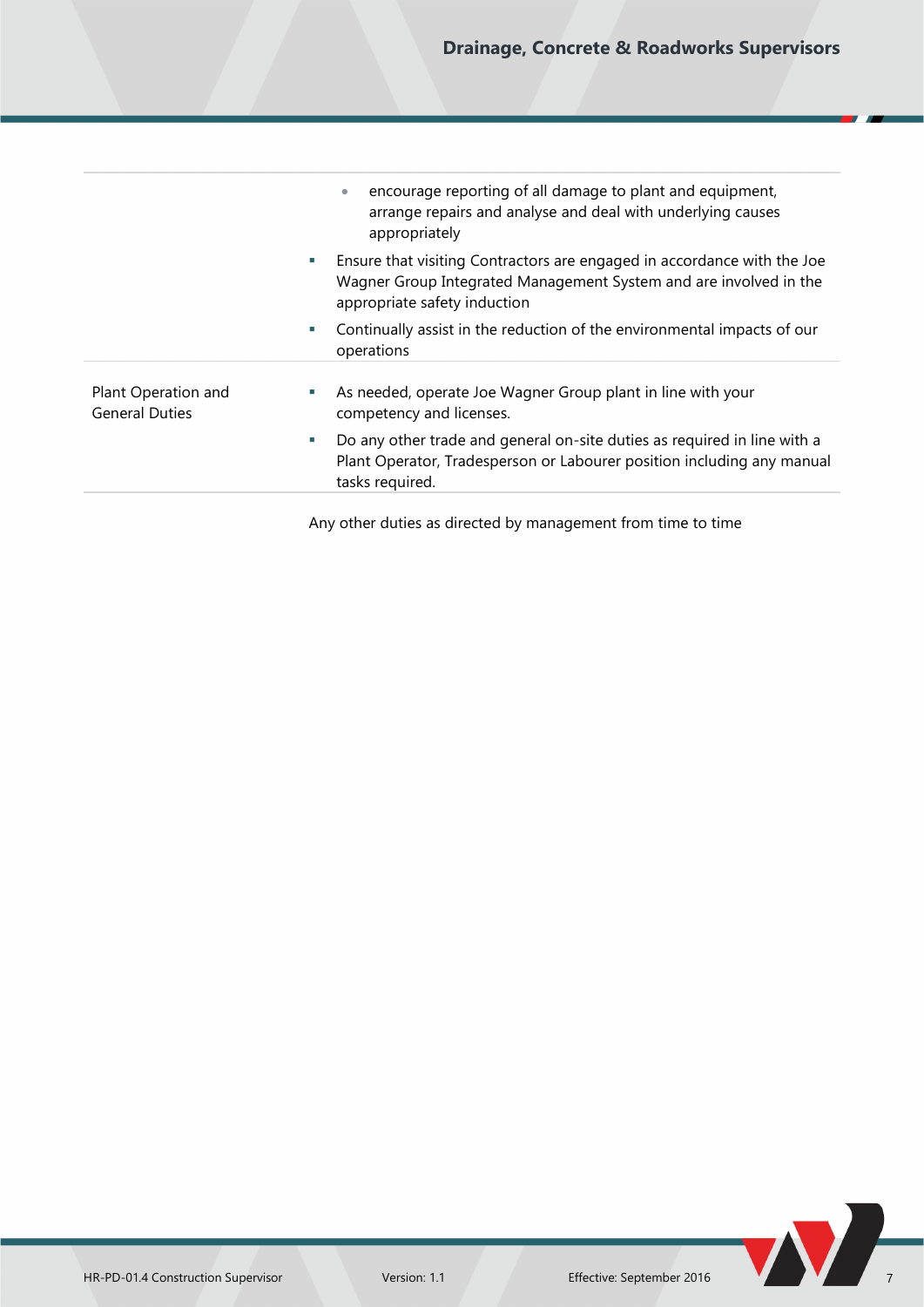## **Your Skills, Experience & Behaviours**

When we look at our team, we look for two key things – 1) their **ability** to do the role (technical skills and experience); and 2) **how** they do the role (their behaviours). These are equally important to us.

| Skills & requirements       | ш  | Solid computer literacy including Google Apps, SharePoint, Workbench,<br>Word, Excel and Outlook                                                                        |
|-----------------------------|----|-------------------------------------------------------------------------------------------------------------------------------------------------------------------------|
|                             | ×. | Exceptional organisational abilities including the ability to time manage<br>yourself and other staff                                                                   |
|                             |    | Ability to ensure all jobs are performed to a high level of customer<br>satisfaction and standard                                                                       |
|                             |    | Ability to adhere to workplace safety procedures and write Safe Work<br>Method Statements and conduct risk assessments and ability to lead<br>others in the same        |
|                             | ×  | Excellent verbal communication skills and exceptional interpersonal<br>skills and ability to build rapport with and negotiate with customers                            |
|                             | u. | Solid mathematical abilities                                                                                                                                            |
|                             | u, | Proven, effective people management skills                                                                                                                              |
|                             | a. | Demonstrated ability in Risk Management                                                                                                                                 |
|                             | u, | Ability to read and understand plans with exceptional attention to detail                                                                                               |
|                             | u, | Ability to be flexible and focus on identifying and providing solutions                                                                                                 |
|                             |    | The ability to meet and maintain the physical requirements of the roll                                                                                                  |
|                             |    |                                                                                                                                                                         |
| Experience & Qualifications |    | Relevant Supervisory or Project Management qualifications are desirable                                                                                                 |
|                             | ×  | Previous experience in construction management or site supervision<br>essential                                                                                         |
|                             | ш  | 1st Aid Certificate                                                                                                                                                     |
|                             | ×. | Traffic management qualification                                                                                                                                        |
|                             | ×. | Current, valid driver's licence relevant to your role (ability to provide a<br>clean driving record with documented evidence of driving history/check<br>substantiated) |
|                             | ×  | General construction industry induction (Blue or white card)                                                                                                            |
|                             |    | Competency in the safe operation of other plant (excavator, backhoe,<br>grader, roller, skidsteer, other) is desirable                                                  |
|                             |    | Licenses to Perform High Risk Work relevant to your role (dogman,<br>forklift, crane) are desirable                                                                     |
|                             | ×  | Tickets/qualifications in other relevant trades (e.g. welding, carpentry,<br>joinery, concreting, mechanic etc) are desirable                                           |

**N**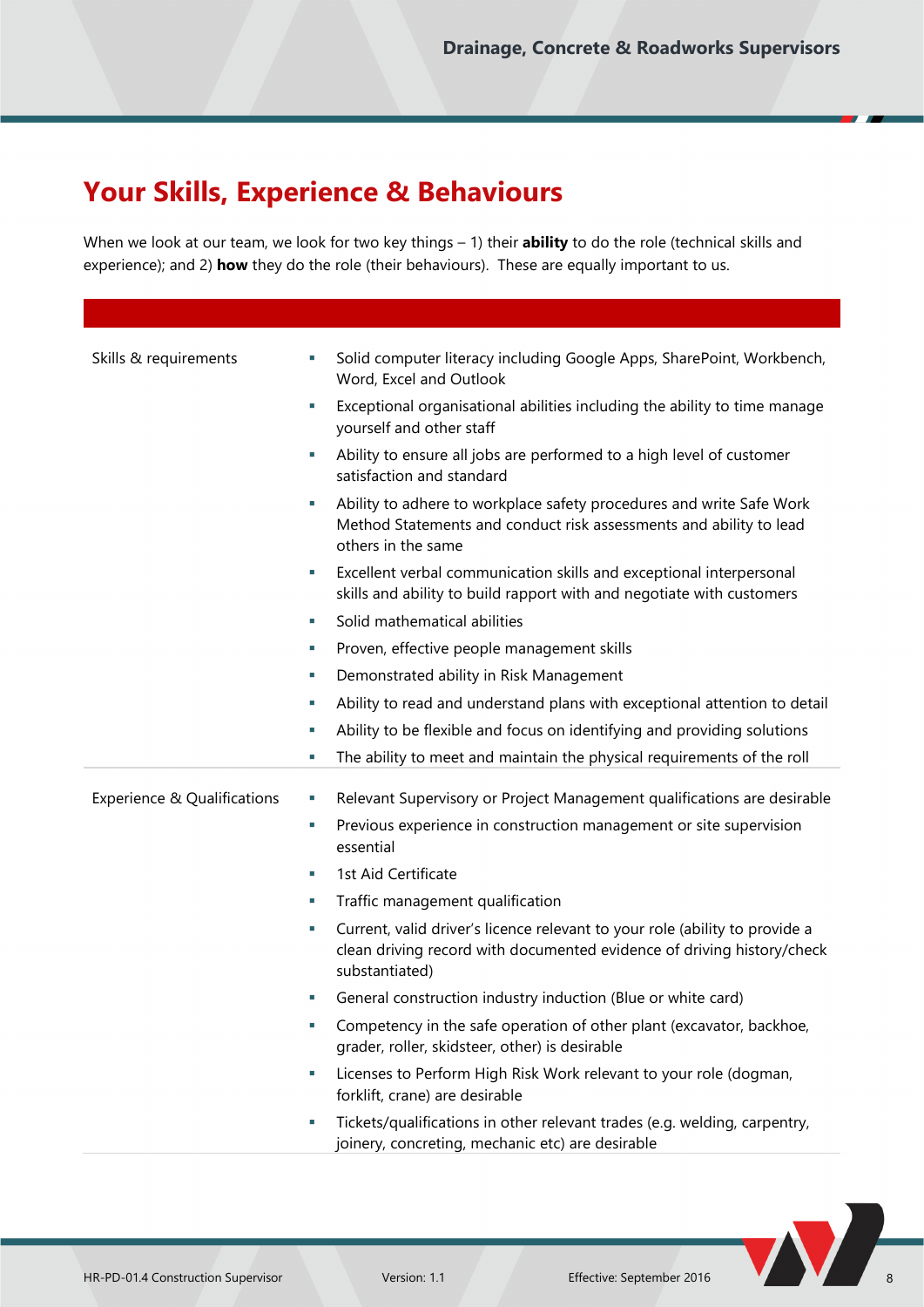| Behaviour                    | To truly excel in our environment, we believe you need to:                                                                                                                                                                                                                                                                                                                                                                                                     |
|------------------------------|----------------------------------------------------------------------------------------------------------------------------------------------------------------------------------------------------------------------------------------------------------------------------------------------------------------------------------------------------------------------------------------------------------------------------------------------------------------|
|                              | Demonstrate patience and tenacity<br>u,                                                                                                                                                                                                                                                                                                                                                                                                                        |
|                              | Consideration and respect for others<br>ш                                                                                                                                                                                                                                                                                                                                                                                                                      |
|                              | Be self-disciplined and able to work with minimal supervision<br>L.                                                                                                                                                                                                                                                                                                                                                                                            |
|                              | Be a strong team player and a willingness to learn<br>L.                                                                                                                                                                                                                                                                                                                                                                                                       |
|                              | Be honest and ethical<br>L.                                                                                                                                                                                                                                                                                                                                                                                                                                    |
|                              | Have a positive outlook and approach to work and people<br>×,                                                                                                                                                                                                                                                                                                                                                                                                  |
|                              | Be committed to maintaining a safe work environment and minimising<br>×,<br>our impact on the environment                                                                                                                                                                                                                                                                                                                                                      |
|                              | Have dedication to quality and exceptional service ethos (internal and<br>ш<br>external 'customers')                                                                                                                                                                                                                                                                                                                                                           |
| <b>Physical Requirements</b> | At Joe Wagner Group, we take our obligation to keep you safe seriously. And<br>we can't do it alone. Listed below are the essential physical requirements of<br>the role. Please review and if you believe that there is any reason you would<br>not be able to meet these requirements, or if you may need reasonable<br>adjustments to the workplace to help you perform the requirements of the<br>role, you have an obligation to let us know immediately. |
|                              | A maximum of 12 hours of sitting in the operator's seat of machinery<br>L.<br>per day.                                                                                                                                                                                                                                                                                                                                                                         |
|                              | Operating heavy machinery for up to 12 hours a day (you are required<br>ш<br>to manage your fatigue to operate machinery safely).                                                                                                                                                                                                                                                                                                                              |
|                              | Climbing in and out of the operator's cab to a maximum height of 2<br>×,<br>metres at least six times per day.                                                                                                                                                                                                                                                                                                                                                 |
|                              | Safely lifting a maximum of 20 kg regularly throughout the day<br>×,<br>(including bending, lifting, carrying and placing) and infrequent safe<br>lifting (including bending, lifting, carrying and placing) of a maximum of<br>30 kg. A team lift of two people is to be used to lift items weighing<br>between 30-50 kg. Items over 50kg should be lifted using mechanical<br>assistance (e.g. telehandlers, forklifts, cranes).                             |
|                              | Pulling and pushing heavy items (e.g. chains, buckets, machinery<br>L.<br>components).                                                                                                                                                                                                                                                                                                                                                                         |
|                              | Labouring duties in line with earthworks/civil construction work<br>u,<br>including shovelling, raking, hammering etc.                                                                                                                                                                                                                                                                                                                                         |
|                              | Kneeling, twisting, laying down when needed in order to conduct pre-<br>L.<br>start inspections or trouble shoot any issues on plant and equipment.                                                                                                                                                                                                                                                                                                            |
|                              | Grasping and handling items such as hand tools, equipment, machine<br>L.<br>controls etc. for extended periods of time.                                                                                                                                                                                                                                                                                                                                        |
|                              | Occasional use of a computer of up to 4 hours per day looking at a<br>L.<br>computer monitor and using a keyboard and mouse (e.g. for induction,<br>training or administrative tasks as required).                                                                                                                                                                                                                                                             |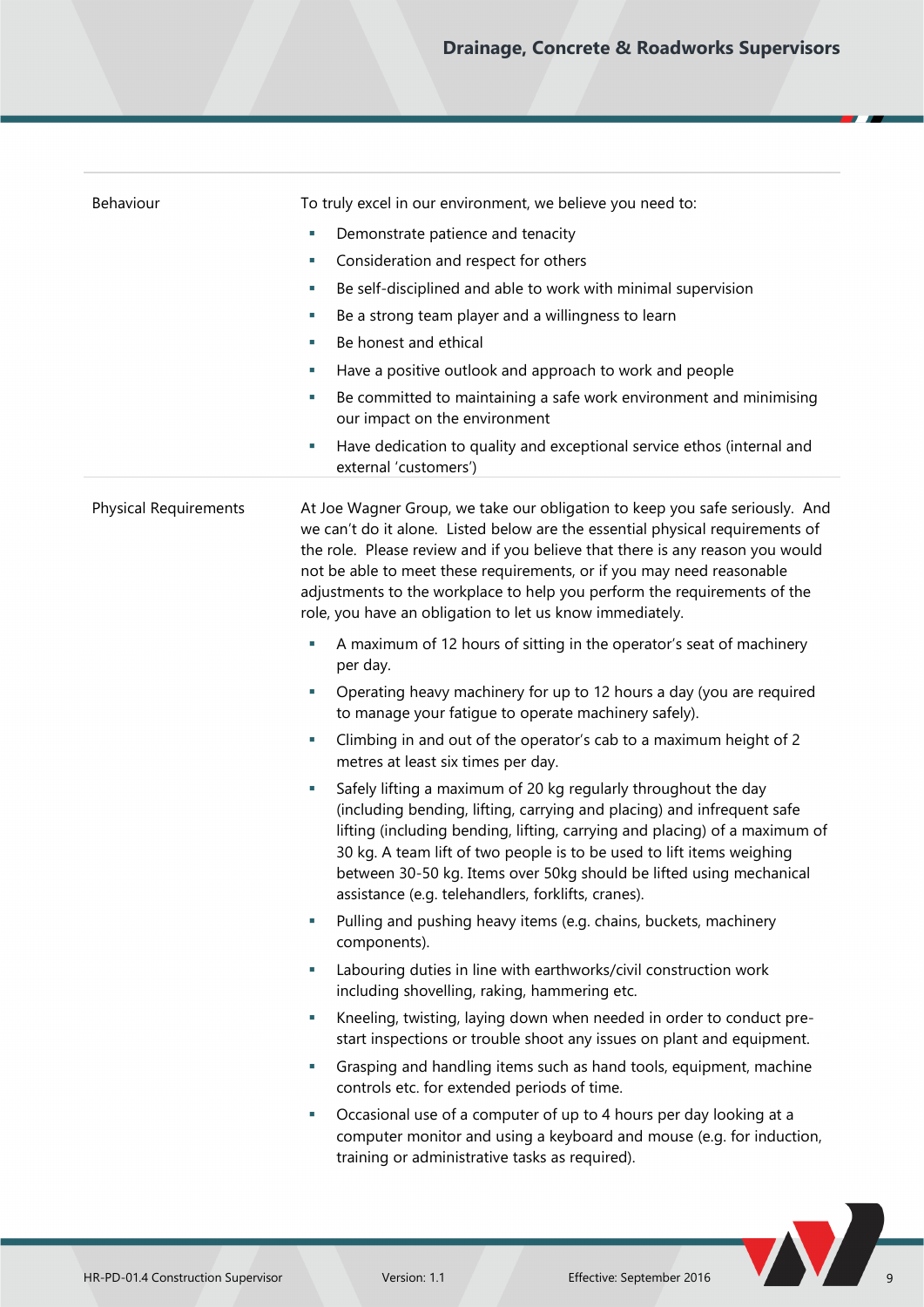- Visual acuity must be at least at the minimum standard required to drive the class of vehicle being operated.
- Some tasks may require the ability to identify and distinguish colours. Although full colour vision is not a mandatory requirement for the role, it's important to inform your supervisor if you are colour blind.
- A maximum of 2 hours of light vehicle driving to and from site per day. Longer travel times may be required on occasion for some worksites.
- Working in machinery with an operator weight loading limit of 120 kg (note – to meet safety requirements, if you are over the maximum weight limit you will not be able to perform roles requiring operation of any plant and equipment with a weight loading limit).